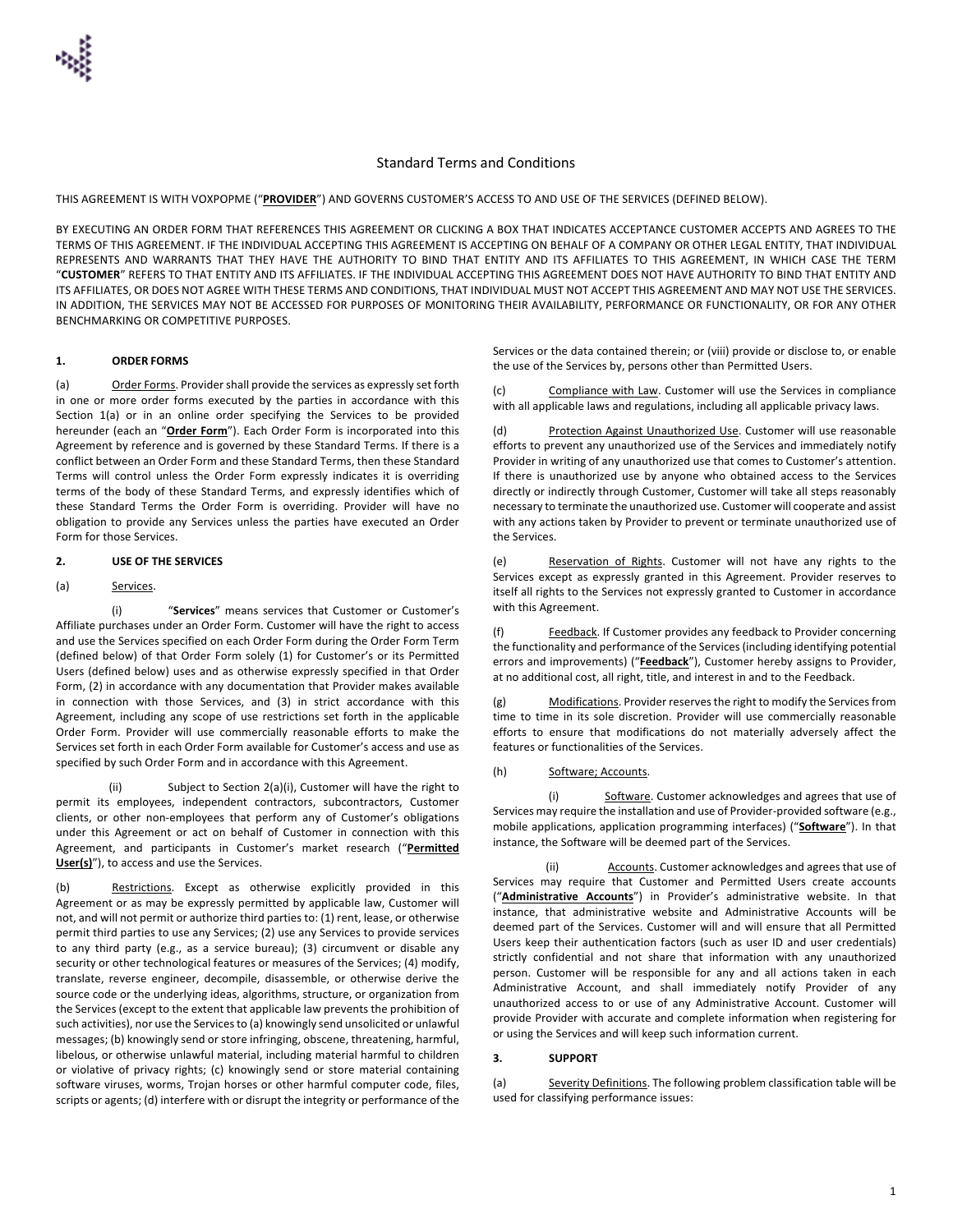

| Severity      | Level    | Outage and Error Description                                                                                                                                                                    |  |
|---------------|----------|-------------------------------------------------------------------------------------------------------------------------------------------------------------------------------------------------|--|
| 1             | Critical | Inaccessible; inoperable $-$ e.g., site down or<br>consistently experiencing >6s load time;<br>Consistently >400ms response time/latency;<br>Key data missing, data errors, or data corruption  |  |
| $\mathcal{P}$ | High     | Substantial degradation of user experience, or<br>core functionality broken;<br>Substantial degradation of Services response time<br>(>200s but <400ms), but with no data loss or<br>corruption |  |
| 3             | Medium   | Degradation of user experience for a significant<br>number of users, but the site or service is still<br>usable overall                                                                         |  |
| 4             | Low      | Non-User impacting issues                                                                                                                                                                       |  |

(b) Response Times. Provided that Customer is current with its payment of fees, Provider will use commercially reasonable efforts to respond to unscheduled core Services outage or errors promptly after any are detected by or reported to Provider, on an expedited basis based on the severity of the situation. Notwithstanding the foregoing, Provider will use commercially reasonable efforts to triage and correct any such Services outage and errors in accordance with the following:

| Severity Level | First Response | Update   | <b>Target Resolution time</b> |
|----------------|----------------|----------|-------------------------------|
|                | Time           | Interval | (Patch/Work Around)           |
|                | Immediate      | 30 min   | <b>ASAP</b>                   |
|                | 10 minutes     | 45 min   | <b>ASAP</b>                   |
| 3              | 8 hours        | 12 hours | 12 hours                      |
|                | 24 hours       | 24 hours | 2 business days               |

### **4. FEES AND PAYMENT**

(a) Fees and Payment Terms. Customer will pay Provider the fees specified in the Order Form and any other amounts owing under this Agreement (the "**Fees**"). Without limiting the preceding sentence and to avoid doubt, if Customer exceeds the order volume set forth on an Order Form, Customer will pay for that excess use at overage rate set forth in that Order Form, or if no rate for overages is set forth, then at Provider's then-prevailing rates for the applicable Services. In the event of an overage, Customer may also request to upgrade their Services tier; in that instance Voxpopme will prepare a proposed Order Form for that upgrade, and the parties will negotiate in good faith towards the execution of that Order Form which may include the full or partial waiver of amounts due as a result of overages occurring prior to the execution of that Order Form. Unless otherwise specified in an Order Form, Customer will pay all amounts due within 30 days of the date of the applicable invoice. Amounts not paid when due will be subject to interest at the lesser of one and one-half percent (1.5%) per month or the maximum permitted by law plus all collection costs.

(b) Taxes. Other than net income taxes imposed on Provider, Customer will bear all taxes, duties, and other governmental charges, including but not limited to sales taxes, (collectively, "**taxes**") resulting from this Agreement.

## **5. TERM AND TERMINATION**

## (a) Term.

(i) Agreement. The term of this Agreement will begin on the Start Date of the initial Order Form entered into between the parties (the "**Effective Date**") and continue until terminated in accordance with Section 5(b) or (c) (the "**Term**").

(ii) Order Forms. In the case of an Order Form executed by the parties, each Order Form will begin on the Start Date and continue until the End Date each as set forth on that Order Form (the "**Initial Term**"), the date of either party's signature notwithstanding. After its Initial Term, and except as

otherwise set forth in an Order Form, each Order Form will automatically renew at Provider's then-current rates for an unlimited number of successive periods equal in length to the Initial Term, (a "**Renewal Term**," and collectively with the Initial Term, "**Order Form Term**") unless at least 60 days before the end of the then-current term either party provides written notice of non-renewal to the other party. In the case of an online order for Services, and notwithstanding anything in this section to the contrary, Customer's subscription will be billed on a monthly basis. The Order Form Term will begin on the date the customer submits the online Order Form and excluding any Trial Period (as defined herein) the Order Form Term will continue on a month-to-month basis until such time as Customer cancels their subscription by providing notice to Provider at least five (5) working days' prior to the end of the next monthly billing period. Customer agrees to provide valid credit card information to Provider for billing purposes and to update that information as necessary for the term of the subscription. No invoice will be provided by Provider. Customer understands and agrees that Provider will not prorate the final month, and that Customer will be billed for the balance of the month irrespective of the date that Customer provides notice of cancellation.

#### (b) Termination.

(i) Convenience. Either party may terminate this Agreement on 30 days' notice to the other party if no Order Form is in effect.

Material Breach. Customer may terminate an Order Form on notice to Provider if Provider does not cure its material breach of this Agreement as to the Services provided pursuant to that Order Form within 30 days of receiving written notice of that breach. Provider may terminate this Agreement, any Order Form, and any Service on notice to Customer if Customer does not cure a material breach of this Agreement (including, to avoid doubt, any Order Form) within 30 days of receiving written notice of that breach. If Customer fails to timely pay any fees, Provider may, without limitation to any of its other rights or remedies, suspend the performance or provision of the Services until it receives all amounts due.

(c) Termination for Bankruptcy or Insolvency. Provider may terminate this Agreement (including all Order Forms) if Customer ceases to do business in the ordinary course or is insolvent (i.e. unable to pay its debts in the ordinary course as they come due), or is declared bankrupt, or is the subject of any liquidation or insolvency proceeding which is not dismissed within one hundred twenty (120) days, or makes any assignment for the benefit of creditors.

Post-Termination Obligations. If this Agreement is terminated for any reason, any amounts (including expenses) owed to Provider for completed services and work in progress, as well as fees applicable to the duration of the terminated Services subscription, will be immediately due and payable; any and all liabilities accrued prior to the effective date of the termination will survive. Provider will delete all Customer Materials (defined below) (including all video files) ("**Deletion**") within 60 days after termination of this Agreement, provided that Provider will not be deemed in breach of this Agreement if it fails to do so. If Customer wishes to retain a copy of Customer Materials after termination, Customer will be responsible for (but in all cases subject to Section 2 of this Agreement) downloading that copy of Customer Materials from Customer's instance of the Service before termination. To avoid doubt, Customer will have no further access to the Services, and Provider will have no obligation to maintain, make available, or otherwise provide access to any Customer Materials after the Term except as otherwise agreed by the parties (e.g., Provider may offer Customer assistance in extracting Customer Materials that may remain in Provider's systems after the Term at Provider's then-current rates).

#### **6. PROPRIETARY RIGHTS**

(a) Customer Materials. Any materials provided by Customer to Provider ("**Customer Material(s)**") will be used and disclosed as required to perform the Services and as otherwise authorized by this Agreement. Customer Materials also include materials and information provided by Customer's Permitted Users, including any sound or video recordings, transcripts, or survey flows (to the extent such call flows are derived from Customer Materials) resulting from Customer's or any Permitted User's access to or use of the Services. Customer hereby grants Provider a worldwide, fully-paid up, royalty-free, irrevocable, nontransferable (other than in connection with the permitted assignment of this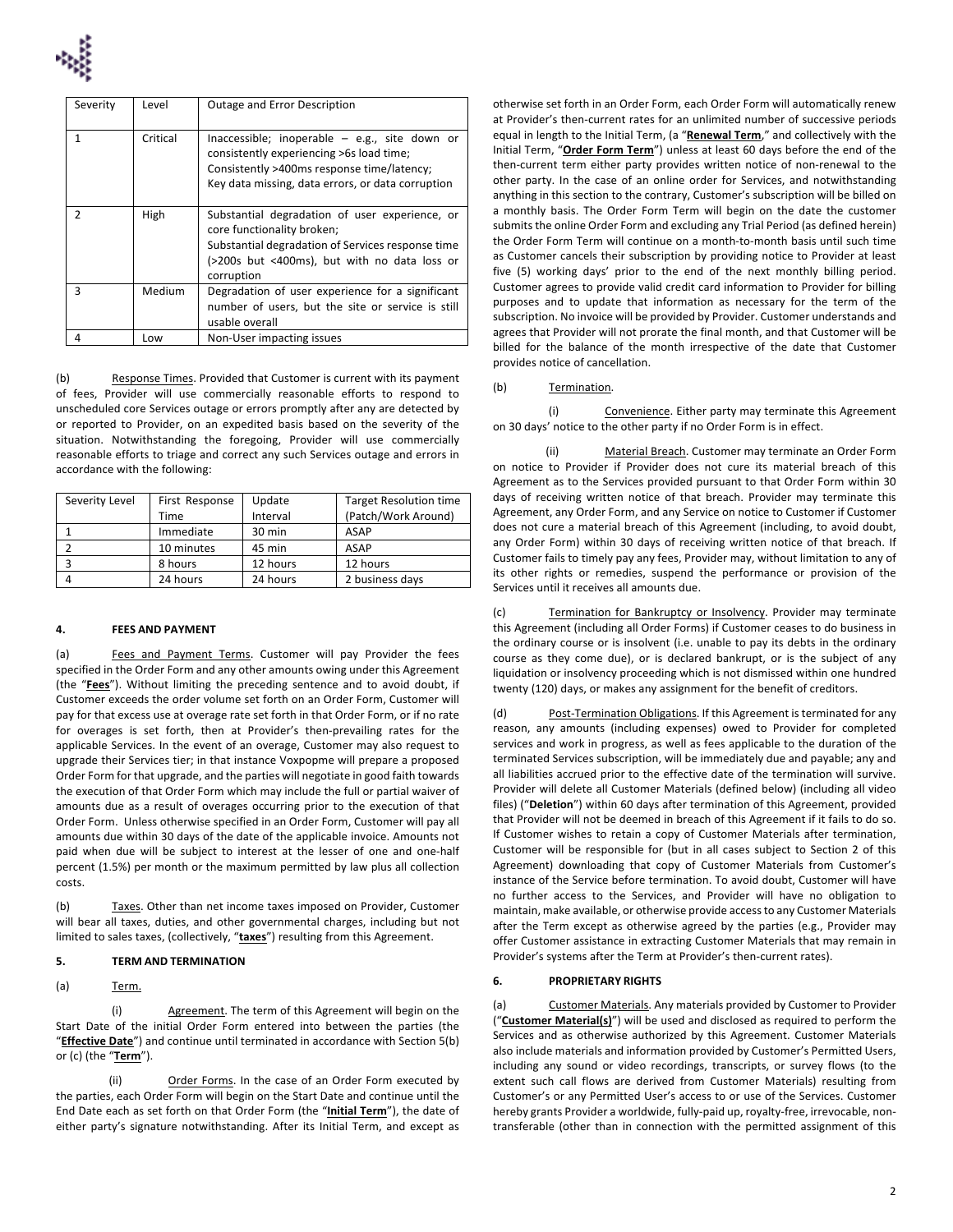

Agreement), non-sublicensable, and non-exclusive license for Provider to use and copy the Customer Materials for the purposes of (i) enabling Provider to provide the Services for the benefit of Customer; and (ii) to improve the Services and all related software, technology, and services under development by Provider.

(b) Inventions. All works of authorship, inventions, discoveries, improvements, methods, processes, formulas, designs, techniques, and information conceived, discovered, developed or otherwise made (as necessary to establish authorship, inventorship, or ownership) by Provider, solely or in collaboration with others, in the course of performing the Services (including those resulting from Provider's use of Customer Materials as authorized in Section 6(a)); or that form all or part of a deliverable provided as part of the Services, whether developed as part of the Services or separately, will be the sole property of Provider. For clarity, Customer Materials remain the sole property of Customer.

(c) Third Party Products. Any third-party products that Provider may provide in connection with the Services are provided pursuant to the terms of the applicable third party agreement, and Provider assumes no responsibility for, and specifically disclaims any liability or obligation with respect to, any third party products.

### **7. CONFIDENTIALITY**

(a) Definition. "**Confidential Information**" means any and all information relating to or disclosed in the course of this Agreement, which is or should be reasonably understood to be confidential or proprietary to the disclosing party, including the Services (in the case of Provider) and Customer Materials (in the case of Customer). Confidential Information does not include any information that the receiving party can demonstrate: (i) was publicly available at the time of disclosure to it; (ii) was published or otherwise became publicly available after disclosure to the receiving party, through no fault of its own; (iii) was in the possession of the receiving party at the time of disclosure to it from a third party who had a lawful right to such information and disclosed such information to it, without a breach of duty owed to the disclosing party; or (iv) was independently developed by the receiving party without reference to Confidential Information of the disclosing party, as proven by dated written records.

(b) Protection of Confidential Information. During the Term, each receiving party will use the same care to prevent disclosing to third parties the Confidential Information of the disclosing party as it employs to avoid disclosure, publication, or dissemination of its own information of a similar nature, but in no event less than a reasonable standard of care. The receiving party will promptly notify the disclosing party upon gaining knowledge of any disclosure, loss, or use of the disclosing party's Confidential Information in violation of this Agreement. Each receiving party will only share the disclosing party's Confidential Information with its employees, agents, representatives, contractors and consultants on a "need to know" basis in connection with performance of the party's obligations under this Agreement. If the receiving party is served with a court order compelling disclosure of any Confidential Information of the disclosing party, it will, to the extent allowed under law, provide the disclosing party with immediate notice thereof (including, if permitted, a copy of the applicable order), provide the disclosing party with a reasonable opportunity to oppose disclosure, and cooperate in good faith with the disclosing party in the event the disclosing party opposes disclosure. Despite anything to the contrary, any Customer Materials that are in an aggregated and de-identified form or are anonymous (i.e. in a form that cannot be used itself to identify Customer or an end user) will not be considered to be the Confidential Information of Customer.

# **8. DATA SECURITY AND PRIVACY**

### (a) Data Security.

(i) Provider will implement and maintain a privacy and security program that includes appropriate administrative, technical, and physical safeguards designed to: (i) safeguard the security, confidentiality, integrity, and availability of Customer Materials; (ii) protect against anticipated threats or hazards to the security, confidentiality, integrity, and availability of

Customer Materials; and (iii) protect against unauthorized access, use, disclosure, modification, or destruction of Customer Materials.

(ii) If there is any loss, destruction, damage, or alteration to Customer Materials, Customer's sole and exclusive remedy for that loss or damage shall be for Provider to use commercially reasonable efforts to restore the lost, destroyed, damaged, or altered Customer Materials from the latest back-up of such Customer Materials maintained by Provider in accordance with its then-current archiving and back-up policies. Provider shall not be responsible for any disclosure of Customer Materials caused by any third party (except those third parties sub-contracted by Provider to perform services related to Customer Materials maintenance and back-up) except to the extent caused by Provider's breach of Section 8(a)(i) (and in all cases subject to the exclusions and limitations on liability set forth in Section 12).

# (b) Data Privacy.

(i) Customer is solely responsible for the legality, integrity, accuracy, quality, completeness or appropriateness of all Customer Materials. Customer acknowledges that the Services serve merely as a platform for the collection, analysis, distribution, and transmission of that information. Customer acknowledges that Provider has no obligation to preview, screen or monitor any information, including Customer Materials, but has the right, in its sole discretion, to edit, delete or mute any such information. Under no circumstances will Provider be liable in any way for any information sent or transmitted via the Services by Customer, any Permitted User, or any third party.

(ii) Customer acknowledges and agrees that the Customer Materials may be transferred or stored outside the country where Customer and the Permitted Users are located in order to carry out the Services and Provider's other obligations under this Agreement. Customer shall ensure that Customer has the necessary consent or is otherwise legally entitled to transfer the relevant personal data to Provider so that Provider may lawfully use, process and transfer the personal data in accordance with this Agreement on Customer's behalf.

(iii) Without limiting Customer's other obligations under this Agreement, Customer shall ensure that the relevant individuals and entities (e.g., individuals participating in Customer's market research who interact with the Services) have been informed of, and have given their consent to, the use, processing and transfer of their personal information for the purposes set forth in this Agreement as required by all applicable laws.

(iv) Both parties will comply with all applicable requirements of the applicable data protection and privacy legislation in force from time to time (including the General Data Protection Regulation (EU 2016/679), the Data Protection Act 2018, the Privacy and Electronic Communications Directive 2002/58/EC (as updated by Directive 2009/136/EC) and the Privacy and Electronic Communications Regulations 2003 (SI 2003/2426) as amended (together the "**Data Protection Legislation**").

(v) The parties acknowledge that if Provider processes any personal data on Customer's behalf when performing its obligations under this Agreement, Customer is the Controller and Provider is the Processor for the purposes of the Data Protection Legislation.

(vi) Without prejudice to the generality of clause 8(b)(iv) above, Provider shall, in relation to any personal data processed in connection with the performance by Provider of its obligations under this agreement:

- (1) process that personal data only on the documented written instructions of Customer unless except as otherwise required by any applicable laws. Where Provider is relying on applicable laws as the basis for processing personal data, Provider shall promptly notify Customer of this before performing the processing required by the applicable laws unless those applicable laws prohibit Provider from so notifying Customer;
- (2) not transfer any personal data outside of the EEA unless the following conditions are fulfilled:

a) Customer or Provider has provided appropriate safeguards in relation to the transfer;

b) the data subject has enforceable rights and effective legal remedies;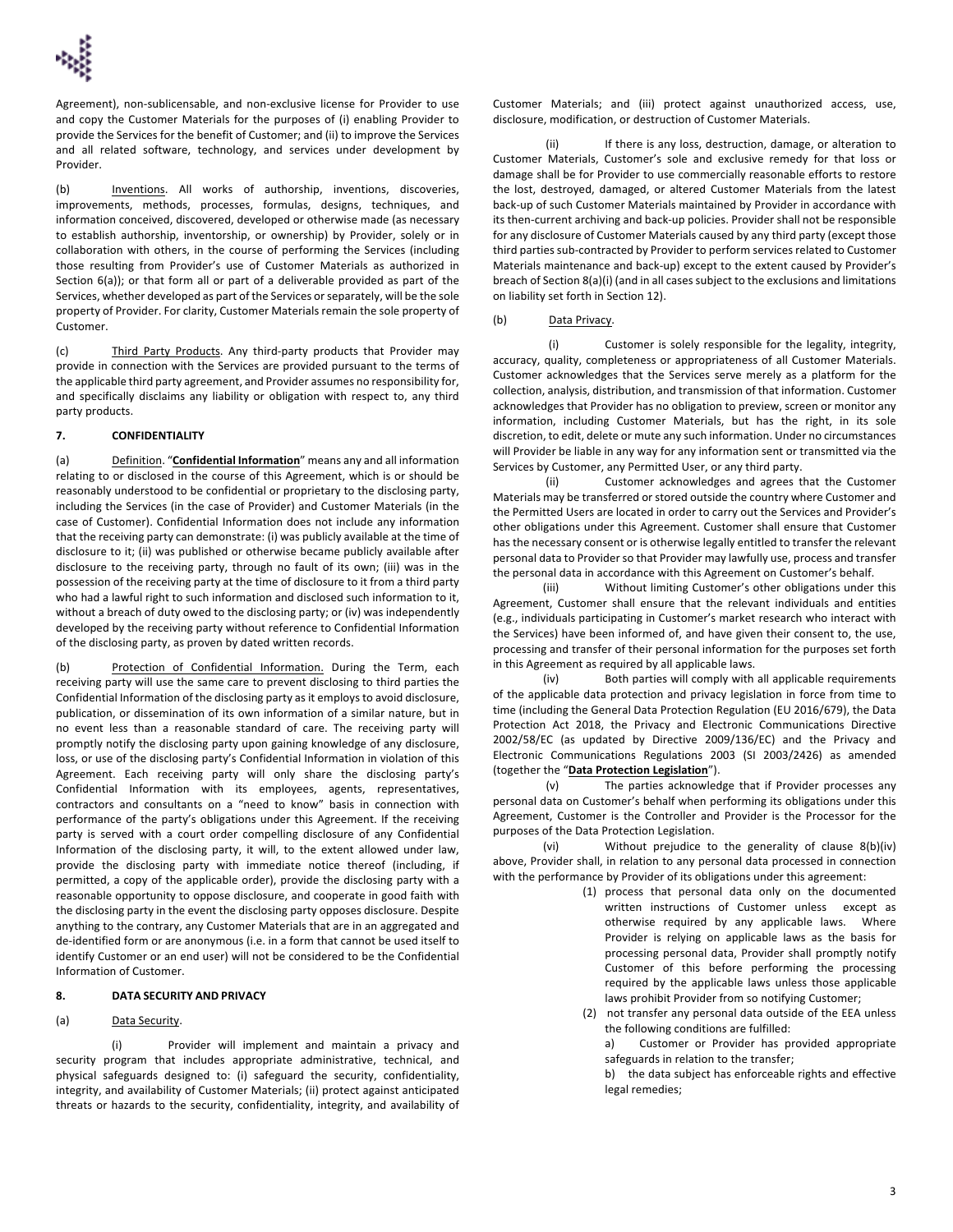c) Provider complies with its obligations under the Data Protection Legislation by providing an adequate level of protection to any personal data that is transferred; and

d) Provider complies with reasonable instructions notified to it in advance by Customer with respect to the processing of the personal data;

- (3) assist Customer, at Customer's cost, in responding to any request from a data subject and in ensuring compliance with its obligations under the Data Protection Legislation with respect to security, breach notifications, impact assessments and consultations with supervisory authorities or regulators;
- (4) notify Customer without undue delay on becoming aware of a personal data breach;
- (5) at the written direction of Customer, delete or return personal data and copies thereof to Customer on termination of this Agreement unless required by applicable law to retain the personal data; and
- (6) maintain complete and accurate records and information to demonstrate its compliance with this clause 8(b) and immediately inform Customer if, in the opinion of Provider, an instruction from Customer infringes the Data Protection Legislation.

(vii) The parties agree to cooperate in good faith toward the execution of an amendment to this Agreement or such other agreement containing additional terms as are necessary to comply with Data Protection Legislation, including, if appropriate, standard contractual clauses or other transfer legalization mechanism governing the transfer of personal information.

## **9. WARRANTIES AND DISCLAIMER**

(a) Mutual Warranties. Each party represents and warrants to the other that: It is duly incorporated, registered and validly existing under the laws of its jurisdiction of incorporation; this Agreement has been duly authorized, executed, and delivered, and constitutes a valid and binding agreement enforceable against such party in accordance with its terms; no authorization or approval from any third party is required in connection with such party's execution, delivery, or performance of this Agreement; the execution, delivery and performance of this Agreement does not violate or contravene any law, decree, administrative ruling or regulations applicable to it nor conflict with, cause a breach of, or constitute a default under any provision of any judgment, injunction, order, decree or material agreement or other material instrument binding upon it.

(b) Disclaimer. EXCEPT FOR THE EXPRESS REPRESENTATIONS AND WARRANTIES STATED IN SECTION 9(A), PROVIDER MAKES NO ADDITIONAL REPRESENTATION OR WARRANTY OF ANY KIND WHETHER EXPRESS, IMPLIED (EITHER IN FACT OR BY OPERATION OF LAW), OR STATUTORY, AS TO ANY MATTER WHATSOEVER. PROVIDER EXPRESSLY DISCLAIMS ALL IMPLIED WARRANTIES OF MERCHANTABILITY, FITNESS FOR A PARTICULAR PURPOSE, QUALITY, ACCURACY, TITLE, AND NON-INFRINGEMENT. PROVIDER DOES NOT WARRANT AGAINST INTERFERENCE WITH THE ENJOYMENT OF THE SERVICES. THE SERVICES ARE PROVIDED AS-IS, AND PROVIDER DOES NOT WARRANT THAT THE SERVICES ARE ERROR-FREE OR THAT OPERATION OF THE SERVICES WILL BE SECURE OR UNINTERRUPTED. PROVIDER DOES NOT WARRANT THAT ANY INFORMATION PROVIDED THROUGH THE SERVICES IS ACCURATE OR COMPLETE OR THAT ANY INFORMATION PROVIDED THROUGH THE SERVICES WILL ALWAYS BE AVAILABLE. PROVIDER EXERCISES NO CONTROL OVER AND EXPRESSLY DISCLAIMS ANY LIABILITY ARISING OUT OF OR BASED UPON THE RESULTS OF CUSTOMER'S USE OF OR ACCESS TO THE SERVICES.

## **10. INTELLECTUAL PROPERTY INFRINGEMENT**

(a) Defense of Infringement Claims. Provider will, at its expense, either defend Customer from or settle any claim, proceeding, or suit ("**Claim**") brought by a third party against Customer alleging that Customer's use of the Services infringes or misappropriates any patent, copyright, trade secret, trademark, or other intellectual property right during the term of this Agreement. If the Service becomes, or in Provider's opinion is likely to become, the subject of an

infringement claim covered by this Section 10(a), Provider may, at its option, either: (1) procure for Customer the right to continue using the Service as permitted under this Agreement, (2) replace or modify the Service so that it becomes non-infringing, or after attempting (1) and (2), if Provider reasonably determines that neither is feasible, then Provider will (3) immediately terminate Customer's use of the Service. Provider's obligations pursuant to this Section 10(a) are contingent upon: (a) Customer furnishing Provider with prompt written notice of the Claim, (b) Customer granting Provider full and complete control over the defense and settlement of the Claim, (c) Customer providing assistance in connection with the defense and settlement of the Claim as Provider may reasonably request, and (d) Customer complying with any settlement or court order made in connection with the Claim (e.g., relating to the future use of any infringing Services). Customer will not defend or settle any Claim without Provider's prior written consent. Customer will have the right to participate in the defense of the Claim at its own expense and with counsel of its own choosing, but Provider will have sole control over the defense and settlement of the Claim. Provider will indemnify Customer from and pay all damages, costs, and attorneys' fees finally awarded against Customer in any Claim under this Section 10(a); all out-of-pocket costs (including reasonable attorneys' fees) reasonably incurred by Customer in connection with the defense of a Claim under this Section 10(a) (other than attorneys' fees and costs incurred without Provider's consent after Provider has accepted defense of the Claim); and all amounts that Provider agrees to pay to any third party to settle any Claim under this Section 10(a).

(b) Exclusions from Obligations. Provider will have no obligation under this Section 10 for any infringement or misappropriation to the extent that it arises out of or is based upon use of the Services in combination the Customer Materials or with other products or services if such infringement or misappropriation would not have arisen but for such combination; the Services as provided to comply with designs, requirements, or specifications required by or provided by Customer, if the alleged infringement or misappropriation would not have arisen but for the compliance with such designs, requirements, or specifications; use of the Services by Customer for purposes not intended or outside the scope of the license granted to Customer or in violation of any applicable law; Customer's failure to use the Services in accordance with instructions provided by Provider, if the infringement or misappropriation would not have occurred but for such failure; or any modification of the Services not made or authorized in writing by Provider where such infringement or misappropriation would not have occurred absent such modification.

(c) Limited Remedy. This Section 10 states Provider's sole and exclusive liability, and Customer's sole and exclusive remedy, for the actual or alleged infringement or misappropriation of any third-party intellectual property right by the Services.

## **11. CUSTOMER INDEMNIFICATION**

(a) Defense. Customer will defend Provider from (i) any actual or threatened third party Claim arising out of or based upon Customer's use of the Services (except to the extent Provider is required to indemnify Customer for such Claim under Section 10(a)), (ii) Customer's breach of any of the provisions of this Agreement, (iii) Customer's gross negligence or willful misconduct, and (iv) Provider's collection, use, storage, transfer, or other processing of any personal information as authorized by this Agreement. Provider will: give Customer prompt written notice of the Claim; grant Customer full and complete control over the defense and settlement of the Claim; provide assistance in connection with the defense and settlement of the Claim as Customer may reasonably request; and comply with any settlement or court order made in connection with the Claim. Provider will not defend or settle any Claim without Customer's prior written consent. Provider will have the right to participate in the defense of the Claim at its own expense and with counsel of its own choosing, but Customer will have sole control over the defense and settlement of the Claim.

(b) Indemnification. Customer will indemnify Provider from and pay all damages, costs, and attorneys' fees finally awarded against Provider in any Claim under Section 11(a); all out-of-pocket costs (including reasonable attorneys' fees) reasonably incurred by Provider in connection with the defense of a Claim under Section 11(a)(other than attorneys' fees and costs incurred without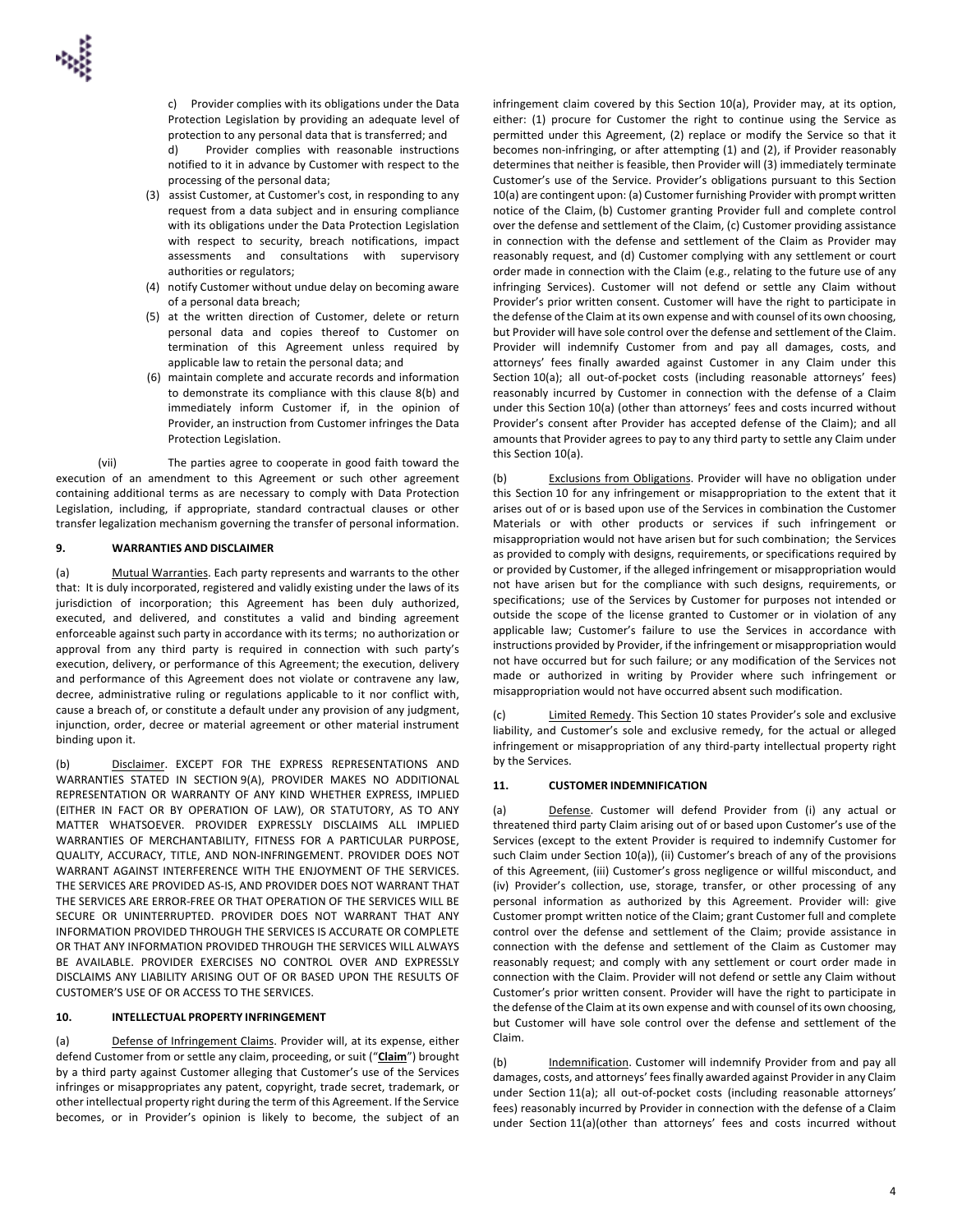Customer's consent after Customer has accepted defense of the Claim); and, all amounts that Customer agrees to pay to any third party to settle any Claim under Section 11(a).

## **12. LIMITATIONS OF LIABILITY**

(a) Disclaimer of Indirect Damages. NOTWITHSTANDING ANYTHING TO THE CONTRARY CONTAINED IN THIS AGREEMENT, TO THE FULLEST EXTENT PERMITTED BY LAW, NO PARTY WILL, UNDER ANY CIRCUMSTANCES BE LIABLE TO THE OTHER PARTY FOR CONSEQUENTIAL, INCIDENTAL, SPECIAL, OR EXEMPLARY DAMAGES ARISING OUT OF OR RELATED TO THIS AGREEMENT, INCLUDING BUT NOT LIMITED SUCH PARTY LOST PROFITS OR LOSS OF BUSINESS, EVEN IF THAT PARTY IS APPRISED OF THE LIKELIHOOD OF SUCH DAMAGES OCCURRING. THE PRECEDING EXCLUSION OF DAMAGES WILL NOT APPLY TO A PARTY'S BREACH OF CONFIDENTIALITY, BREACH OF SECTION 2 BY CUSTOMER, OR A PARTY'S INDEMNITY OBLIGATIONS (BUT SOLELY TO THE EXTENT SUCH AMOUNTS ARE PAID TO A THIRD PARTY).

(b) Cap on Liability. EXCEPT FOR EITHER PARTY'S INDEMNITY OBLIGATIONS, A BREACH OF EITHER PARTY'S CONFIDENTIALITY OBLIGATIONS, CUSTOMER'S OBLIGATIONS PURSUANT TO SECTION 4, OR A BREACH BY CUSTOMER OF SECTION 2, UNDER NO CIRCUMSTANCES WILL EITHER PARTY'S TOTAL LIABILITY OF ALL KINDS ARISING OUT OF OR RELATED TO THIS AGREEMENT (INCLUDING TO WARRANTY CLAIMS), REGARDLESS OF THE FORUM AND REGARDLESS OF WHETHER ANY ACTION OR CLAIM IS BASED ON CONTRACT, TORT, OR OTHERWISE, EXCEED THE TOTAL AMOUNT PAID BY CUSTOMER TO PROVIDER DURING THE 12 MONTHS IMMEDIATELY PRECEDING THE CLAIM (DETERMINED AS OF THE DATE OF ANY FINAL JUDGMENT IN AN ACTION). UNDER NO CIRCUMSTANCES WILL PROVIDER'S TOTAL LIABILITY OF ALL KINDS ARISING OUT OF OR RELATED TO PROVIDER'S INDEMNITY OBLIGATIONS EXCEED THREE TIMES THE TOTAL AMOUNT PAID BY CUSTOMER TO PROVIDER DURING THE 12 MONTHS IMMEDIATELY PRECEDING THE CLAIM (DETERMINED AS OF THE DATE OF ANY FINAL JUDGMENT IN AN ACTION).

(c) Independent Allocations of Risk. EACH PROVISION OF THIS AGREEMENT THAT PROVIDES FOR A LIMITATION OF LIABILITY, DISCLAIMER OF WARRANTIES, OR EXCLUSION OF DAMAGES IS TO ALLOCATE THE RISKS OF THIS AGREEMENT BETWEEN THE PARTIES. THIS ALLOCATION IS REFLECTED IN THE PRICING OFFERED BY PROVIDER TO CUSTOMER AND IS AN ESSENTIAL ELEMENT OF THE BASIS OF THE BARGAIN BETWEEN THE PARTIES. EACH OF THESE PROVISIONS IS SEVERABLE AND INDEPENDENT OF ALL OTHER PROVISIONS OF THIS AGREEMENT. THE LIMITATIONS IN THIS SECTION 12 WILL APPLY NOTWITHSTANDING THE FAILURE OF ESSENTIAL PURPOSE OF ANY LIMITED REMEDY IN THIS AGREEMENT.

## **13. GENERAL**

(a) Relationship. Provider will be and act as an independent contractor (and not as the agent or representative of Customer) in the performance of this Agreement.

(b) Assignability. Neither party may assign its right, duties, and obligations under this Agreement without the other party's prior written consent, which consent will not be unreasonably withheld or delayed, except that a party may assign this Agreement without the other party's consent to a successor (including a successor by way of merger, acquisition, sale of assets, or operation of law) if the successor agrees to assume and fulfill all of the assigning party's obligations under this Agreement.

(c) Subcontractors. Provider may utilize a subcontractor or other third party to perform its duties under this Agreement so long as Provider remains responsible for all of its obligations under this Agreement.

(d) Permitted Users. The actions of all Permitted Users are attributable to Customer for all purposes. Customer will ensure that (i) each Permitted User strictly complies with all of the terms and conditions of this Agreement and any applicable documentation and (ii) any use of the Services by Customer and its Permitted Users must, in the aggregate, be within the scope of use restrictions designated in the applicable Order Form and this Agreement.

(e) Notices. Any notice required or permitted to be given in accordance with this Agreement will be effective if it is in writing and sent by certified or registered mail, or insured courier, return receipt requested, to the appropriate party with the appropriate postage affixed. Either party may change its address for receipt of notice by notice to the other party in accordance with this Section (e). Notices are deemed given two business days following the date of mailing or one business day following delivery to a courier.

(f) Force Majeure. Neither party will be liable for, or be considered to be in breach of or default under this Agreement on account of, any delay or failure to perform as required by this Agreement as a result of any cause or condition beyond its reasonable control, so long as that party uses all commercially reasonable efforts to avoid or remove the causes of non-performance.

(g) Governing Law. Agreements by and between Voxpopme, Inc., and Customer will be interpreted, construed, and enforced in all respects in accordance with the local laws of the State of Utah, U.S.A., without reference to its choice of law rules and not including the provisions of the 1980 U.N. Convention on Contracts for the International Sale of Goods. Each party hereby irrevocably consents to the exclusive jurisdiction and venue of the federal, state, and local courts in Salt Lake County, Utah in connection with any action arising out of or in connection with this Agreement. Agreements by and between Voxpopme, Ltd., and Customer will be interpreted, construed, and enforced in all respects in accordance with the local laws of England. Each party hereby irrevocably agrees that the courts of England shall have exclusive jurisdiction to settle any dispute or claim arising out of or in connection with this Agreement or its subject matter or formation (including non-contractual disputes or claims).

(h) Press Releases. Provider may (i) issue a press release announcing the relationship contemplated by this Agreement and (ii) otherwise throughout the Term identify Customer as Provider's customer in Provider's customer list, on Provider's website, and in Provider's marketing materials using Client's name, trademarks, and/or logos (provided that in all such instances Provider's use of Customer's trademarks or logos will be subject to Customer's style guidelines, if any).

(i) Waiver. The waiver by either party of any breach of any provision of this Agreement does not waive any other breach. The failure of any party to insist on strict performance of any covenant or obligation in accordance with this Agreement will not be a waiver of such party's right to demand strict compliance in the future, nor will the same be construed as a novation of this Agreement.

(j) Severability. If any part of this Agreement is found to be illegal, unenforceable, or invalid, the remaining portions of this Agreement will remain in full force and effect.

(k) Counterparts. This Agreement may be executed in any number of identical counterparts, notwithstanding that the parties have not signed the same counterpart, with the same effect as if the parties had signed the same document. All counterparts will be construed as and constitute the same agreement. This Agreement may also be executed and delivered by e-signature, electronically, or by Customer's unilateral acceptance hereof in an online order, and such execution and delivery will have the same force and effect of an original document with original signatures.

(l) Suspension. Provider may suspend, restrict, or terminate Customer's and/or any Permitted User's access to any Administrative Account and/or right to use Services at any time if Provider has reason to believe that the Customer has failed to comply with any terms and conditions of this Agreement or if Provider believes that continued use by Customer or any Permitted User represents a risk to Provider or any of its other customers. The Parties agree that, should this Agreement be breached, money damages may be an inadequate remedy. Accordingly, the non-breaching Party shall be entitled to seek, and a court of competent jurisdiction may grant, specific performance and injunctive or other equitable relief as a remedy for any such breach. Such remedy shall be in addition to all other remedies available to the non-breaching Party at law or in equity.

(m) U.S. Government End User Provisions. If the Customer or a customer of Customer is a branch, agency, or instrumentality of the United States Government, government technical data and software rights related to the Service include only those rights customarily provided to the public as defined in this Agreement. If a government agency has a need for rights not conveyed